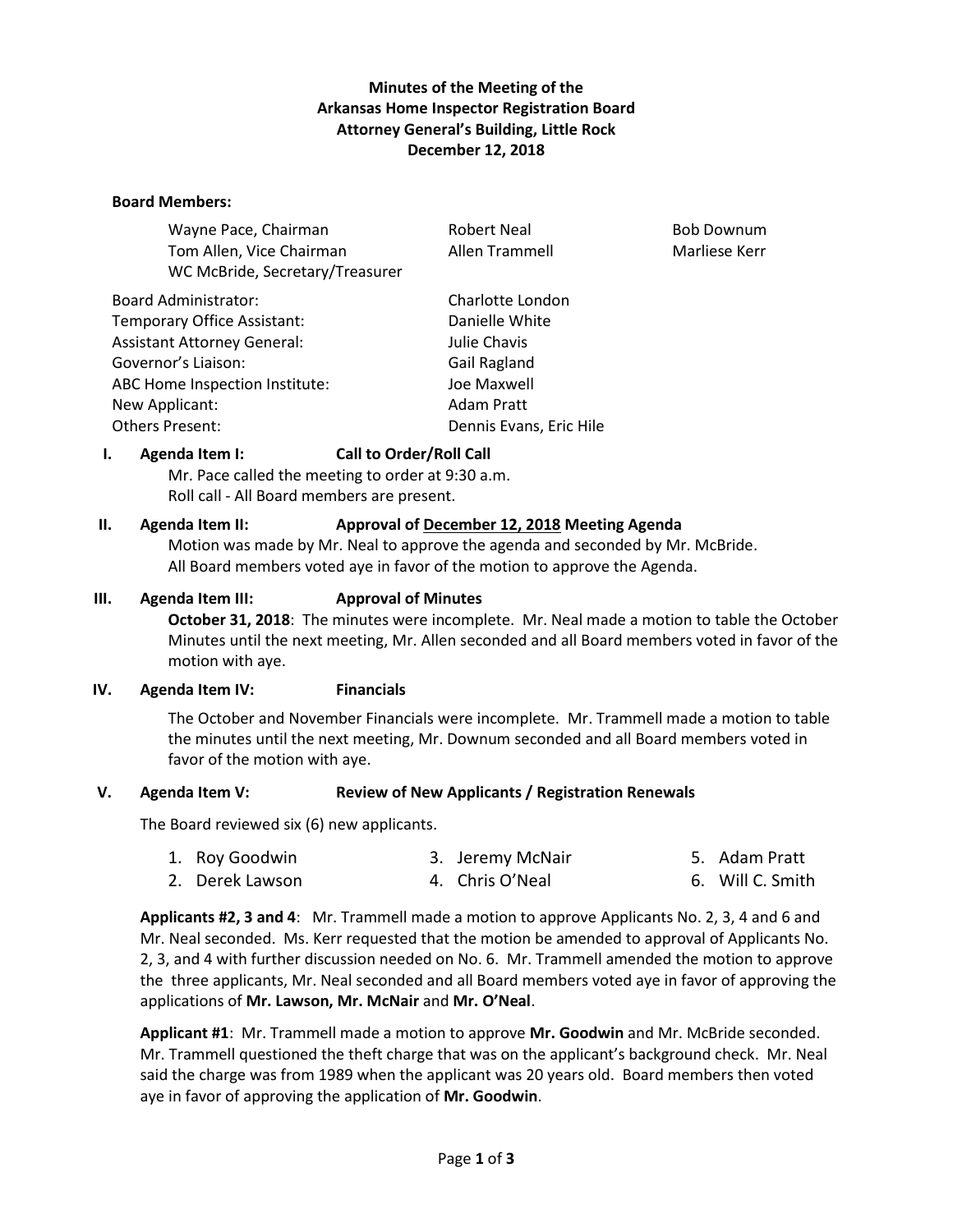**Applicant #5**: Mr. Neal made a motion to approve **Mr. Pratt** and Mr. Trammell seconded. Mr. Pratt's background check was not available at the meeting. Mr. Pace told Ms. London to inform him about anything disqualifying that may be on the background check. Board members voted aye in favor of approving the application of Mr. Pratt pending a satisfactory background check. *(Administrator's Note: No disqualifying charges were on the background check and Mr. Pratt was issued a home inspector's license.)*

**Applicant #6**: Mr. Neal made a motion to approve **Mr. Smith** and Mr. Trammell seconded. Ms. Kerr had a question about Mr. Smith's previous job since part of his answer was left blank on his application. Mr. Pace told the Board, in full disclosure, that he knew the applicant and the applicant would be working for him, if licensed. Board members voted aye in favor of approving the application of **Mr. Smith**.

## **VI. Agenda Item VI: Status of Complaints**

## **1. OLD COMPLAINTS**

a. **Isaiah Thompson vs Clint Ledbetter, HI-1863** – Mr. Neal asked Ms. London to email the complaint to him for review.

## **VII. Agenda Item VII: Continuing Education/Pre-Registration Courses**

# **Continuing Education Courses**

## **PRE-REGISTRATION TRAINING**

1. ABC – 80 Hr Pre-Registration Training *(Renewal)*

Mr. Allen made a motion to approve the Pre-Registration course offered by ABC, Mr. Trammell seconded and all Board members voted aye to approve the motion.

### **VIII. Agenda Item VIII: New Business**

- **1. Authorized Contact List concerning Credit Cards issued by DFA -** Mr. McBride made a motion that the Board's Administrator should be the contact person for credit cards issued by DFA. Mr. Downum seconded and all Board members voted aye to approve the motion.
- 2. **Office Workload** Ms. London told Board members about the increased workload in the office and the various reports that have to be completed for the state. She also told them about the increased number of meetings that she had attended in the last year. This was in addition to the daily duties of managing the office as the sole employee. Mr. Allen commented on the amount of paperwork that was being processed by Ms. London just in one day when he came to the office and helped out. Ms. London stated how she had worked long hours of overtime, on holidays and weekends during the first two years of her employment to try to get work completed by deadlines. She said she had to donate annual leave hours because the time could not be taken off without having to work even longer upon returning to work to get caught up on accumulated work. Mr. Pace asked if hiring a temp would help and she said that it would help with getting paperwork sorted and filed, but since there is only one computer in the office, she would still have to complete the main office duties. Mr. Pace told her to look into hiring a temp to help out and the Board will purchase two (2) laptops in the near future so that a temp could help with